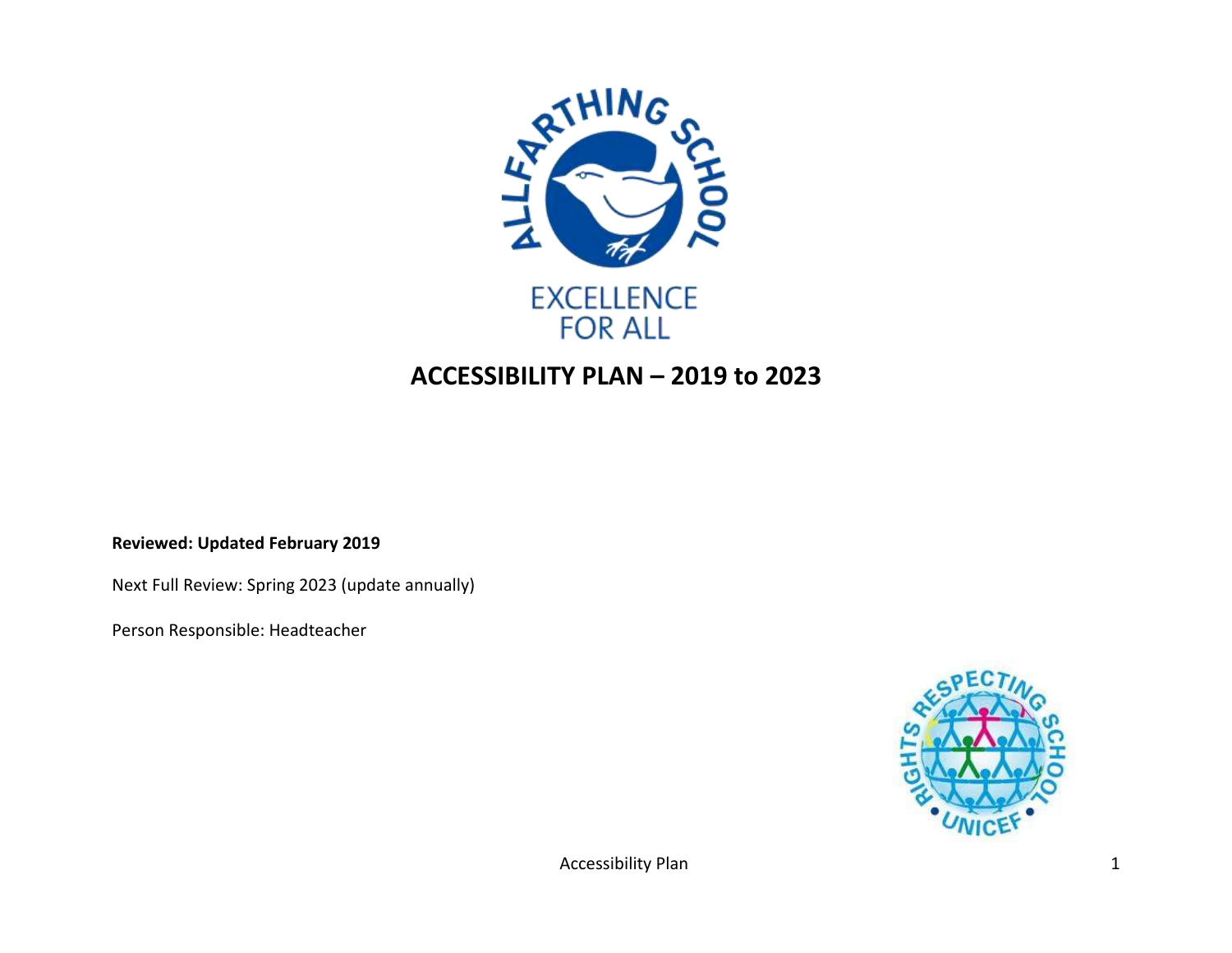*We believe that this Accessibility Plan is compliant with current legislation and requirements as specified in Schedule 10, relating to Disability, of the Equality Act 2010. School governors are accountable for ensuring the implementation, review and reporting on progress of the Accessibility Plan over a prescribed period.*

1. The Allfarthing Primary School Accessibility Plan has been drawn up based upon information supplied by the Local Authority and in conjunction with pupils, parents, staff and governors of the school and other school planning documents. The Headteacher will report on progress and outcomes related to the Accessibility Plan annually.

2. The Accessibility Plan is structured to complement and support the school's Equality Objectives, which will both be published on the school website. We understand that the LA will monitor the school's activity under the Equality Act 2010 (and in particular Schedule 10 regarding Accessibility) and will advise on the compliance with that duty.

3. We are committed to providing an environment that enables full curriculum access, and which values and includes all pupils, staff, parents and visitors regardless of their education, physical, sensory, social, spiritual, emotional and cultural needs. We are committed to taking positive action in the spirit of the Equality Act 2010 with regard to disability and to developing a culture of inclusion, support and awareness within the school.

4. The Allfarthing Primary School Accessibility Plan shows how access will be improved for disabled pupils, staff and visitors to the school over a four-year time period, anticipating the need to make reasonable adjustments to accommodate their needs where practicable. The Accessibility Plan contains relevant and timely actions to:

- Increase access to the **curriculum** for pupils with a disability, expanding the curriculum as necessary to ensure that pupils with a disability are as equally prepared for life as are able-bodied pupils. We recognize that any school that fails to do this is in breach of duties under the Equalities Act 2010). This covers teaching and learning and the wider curriculum of the school such as participation in after-school clubs, leisure and cultural activities or school visits - it also covers the provision of specialist or **auxiliary aids and equipment**, which may assist these pupils in accessing the curriculum within a reasonable timeframe.
- Improve access to the **physical environment** of the school, adding specialist facilities as necessary this covers improvements to the physical environment of the school and physical aids to access education within a reasonable timeframe.
- Improve the delivery of **written information** to pupils, staff, parents and visitors with disabilities; examples might include handouts, timetables, textbooks and information about the school and school events. This information should be made available in various preferred formats within a reasonable timeframe.

5. The Accessibility Plan relates to the key aspects of physical environment, curriculum and written information.

6. Whole school training recognises the need to continue raising awareness for staff and governors on equality issues with reference to the Equality Act 2010.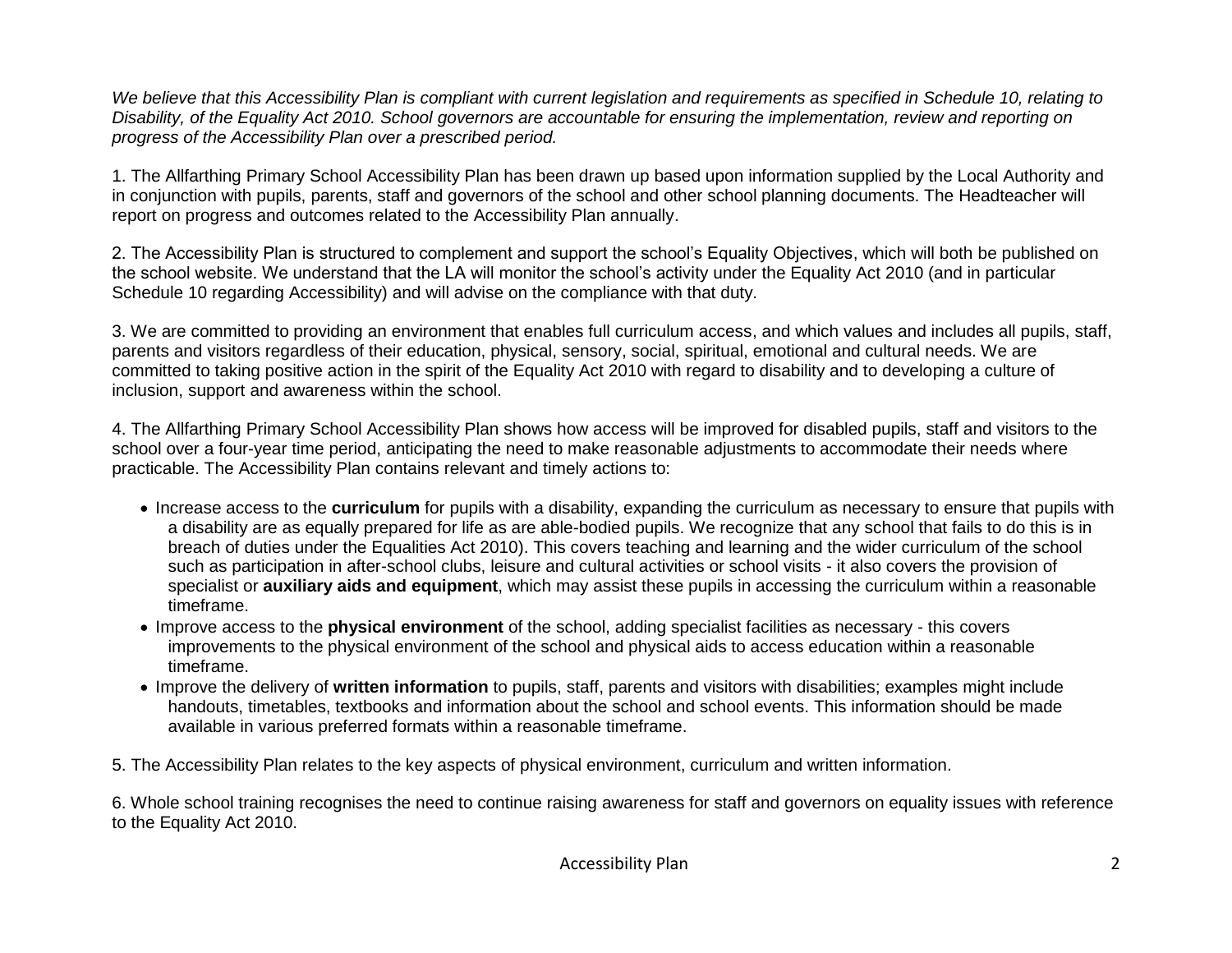7. The Accessibility Plan should be read in conjunction with the following school policies, strategies and documents:

- Curriculum Policy
- Equality Objectives
- Health & Safety Policy (including off-site safety)
- Special Educational Needs Policy
- Behaviour Management Policy and Staff Handbook
- School Development Plan
- Asset Management Plan / Suitability Survey
- School Vision and Values

8. The Accessibility Plan for physical accessibility relates to the Access Audit of the School, which was originally undertaken by the Local Authority and subsequently updated by the school; it remains the responsibility of the governing body. It may not be feasible to undertake all of the works during the life of this Accessibility Plan and therefore some items will roll forward into subsequent plans. An accessibility audit will be completed by the school prior to the end of each four-year period in order to inform the development of a new Accessibility Plan for the ongoing period. The school has acopy of this and Governors were fully involved.

9. Equality Impact Assessments will be undertaken as and when school policies are reviewed. The terms of reference for all governors' committees will include the need to consider Equality and Diversity issues as required by the Equality Act 2010.

10. The School's complaints procedure covers the Accessibility Plan.

11. The Accessibility Plan will be published on the school website when it is updated.

12. The Accessibility Plan will be monitored through the Governor Curriculum Committee.

14. The school will work in partnership with the Local Authority in developing and implementing this Accessibility Plan and will adopt in principle the Wandsworth Accessibility Strategy, "Removing the Barriers".

15. The Accessibility Plan may be monitored by Ofsted during Inspection processes in relation to Schedule 10 of the Equality Act 2010.

These notes and the following plan approved by the Full Governing Body:

## **Signed by**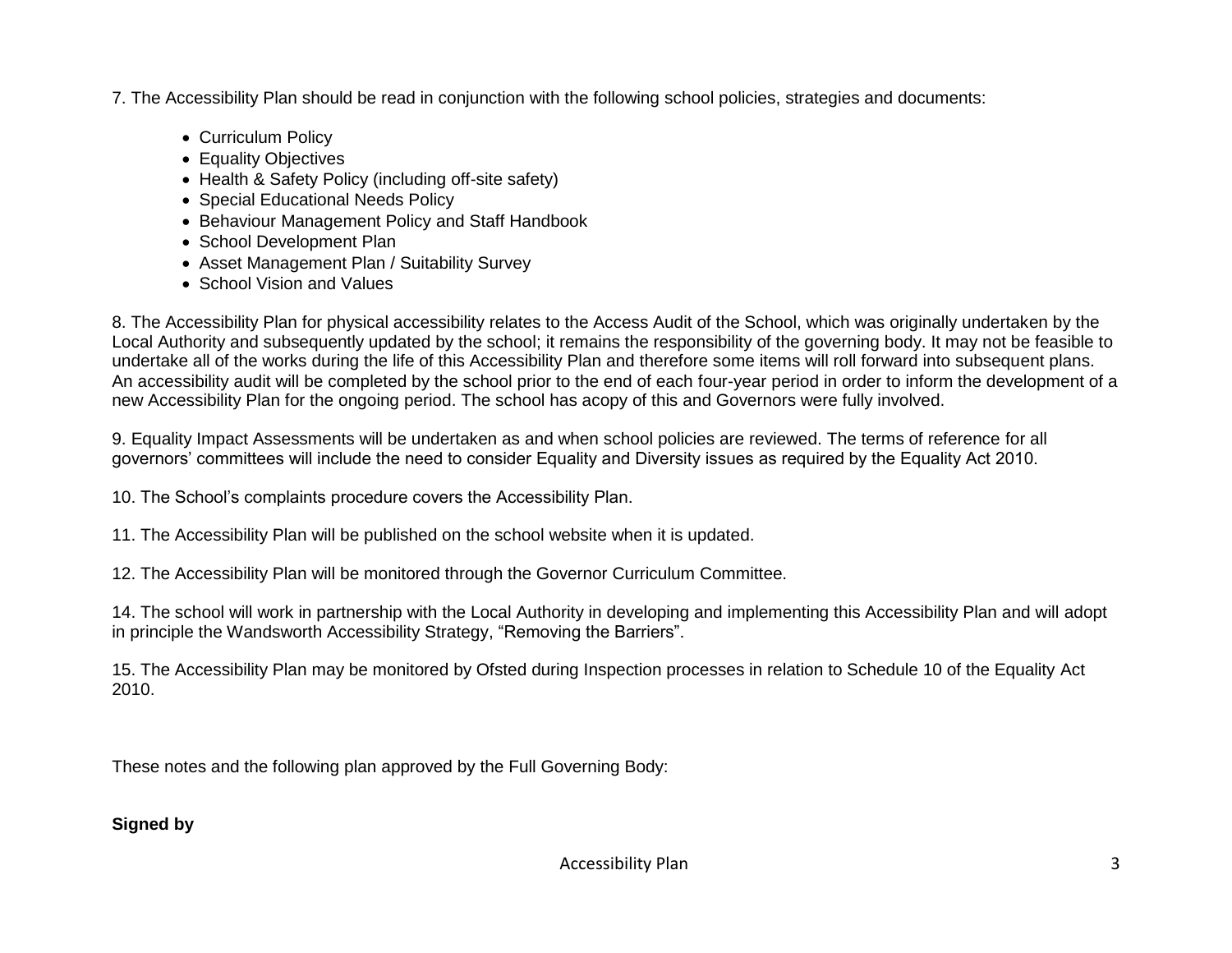| The chair of governors | Date: |
|------------------------|-------|
| <b>Headteacher</b>     | Date: |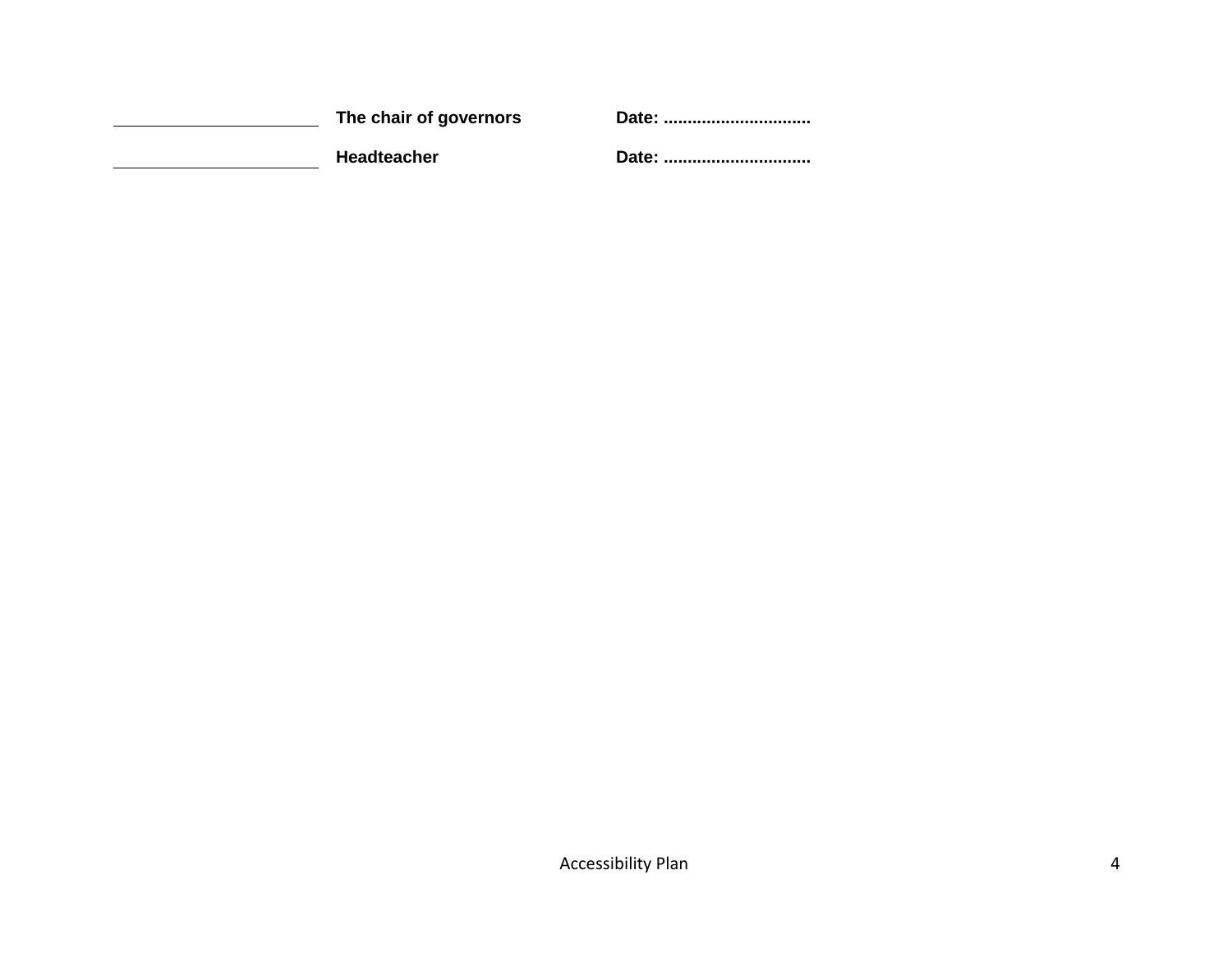| Allfarthing Primary School Accessibility Plan 2019-2023: Improving the Curriculum                                                                                                       |                                                                                                                                                                                                                                                      |                                                             |                                                                                                                                                                                                                                                                                                                                                                           |                                 |
|-----------------------------------------------------------------------------------------------------------------------------------------------------------------------------------------|------------------------------------------------------------------------------------------------------------------------------------------------------------------------------------------------------------------------------------------------------|-------------------------------------------------------------|---------------------------------------------------------------------------------------------------------------------------------------------------------------------------------------------------------------------------------------------------------------------------------------------------------------------------------------------------------------------------|---------------------------------|
| <b>TARGET</b>                                                                                                                                                                           | <b>STRATEGY</b>                                                                                                                                                                                                                                      | <b>TIMEFRAME</b>                                            | <b>OUTCOME AND EVIDENCE</b>                                                                                                                                                                                                                                                                                                                                               | <b>COST £</b>                   |
| Ensure provision for<br>children with<br><b>Additional Needs &amp;</b><br>EAL & new arrivals is<br>mapped across the<br>school and that<br>interventions are<br>tracked and monitored   | SENCO to map provision for<br>children with Additional Needs<br>across the school; half termly pupil<br>progress meetings to include<br>scrutiny of provision/outcomes;<br>GB tracking through Curriculum<br>committee                               | Spring 2020<br>Half termly tracking                         | Pupils with AN & EAL make<br>good progress from starting<br>points. Intervention<br>programmes for pupils have<br>good impact on pupil<br>outcomes<br>Evidence                                                                                                                                                                                                            | Inclusion leader                |
| for impact                                                                                                                                                                              | SENCO-responsible for<br>monitoring and tracking attainment<br>& all intervention programmes;<br>developing expertise in TA team                                                                                                                     | Spring 2020                                                 | <b>Provision Maps</b><br><b>Pupil Progress Meeting</b><br>minutes<br>Data analysis reports                                                                                                                                                                                                                                                                                |                                 |
| Ensure use of pupil<br>premium is targeted to<br>raise attainment and<br>narrow gaps<br>nationally and<br>between peers in<br>school and raise the<br>proportion of higher<br>attainers | Plan for and track attainment of<br>diasadvantaged children and<br>identify appropriate interventions<br>to raise attainment; monitor impact<br>of programmes & achievement<br>through half termly pupil progress<br>meetings & Curriculum committee | Ongoing - monitored<br>termly at pupil progress<br>meetings | Gaps between disadvantaged<br>children narrow nationally &<br>between peers in school;<br>proportion of higher attaining<br>children within Pupil Premium<br>Group increases<br>Evidence -<br><b>Pupil Premium</b><br><b>Provision Maps</b><br><b>Pupil Progress Meeting</b><br>minutes<br>Data analysis reports<br>Timetables including<br>PP Intervention<br>timetables | <b>Pupil Premium</b><br>Funding |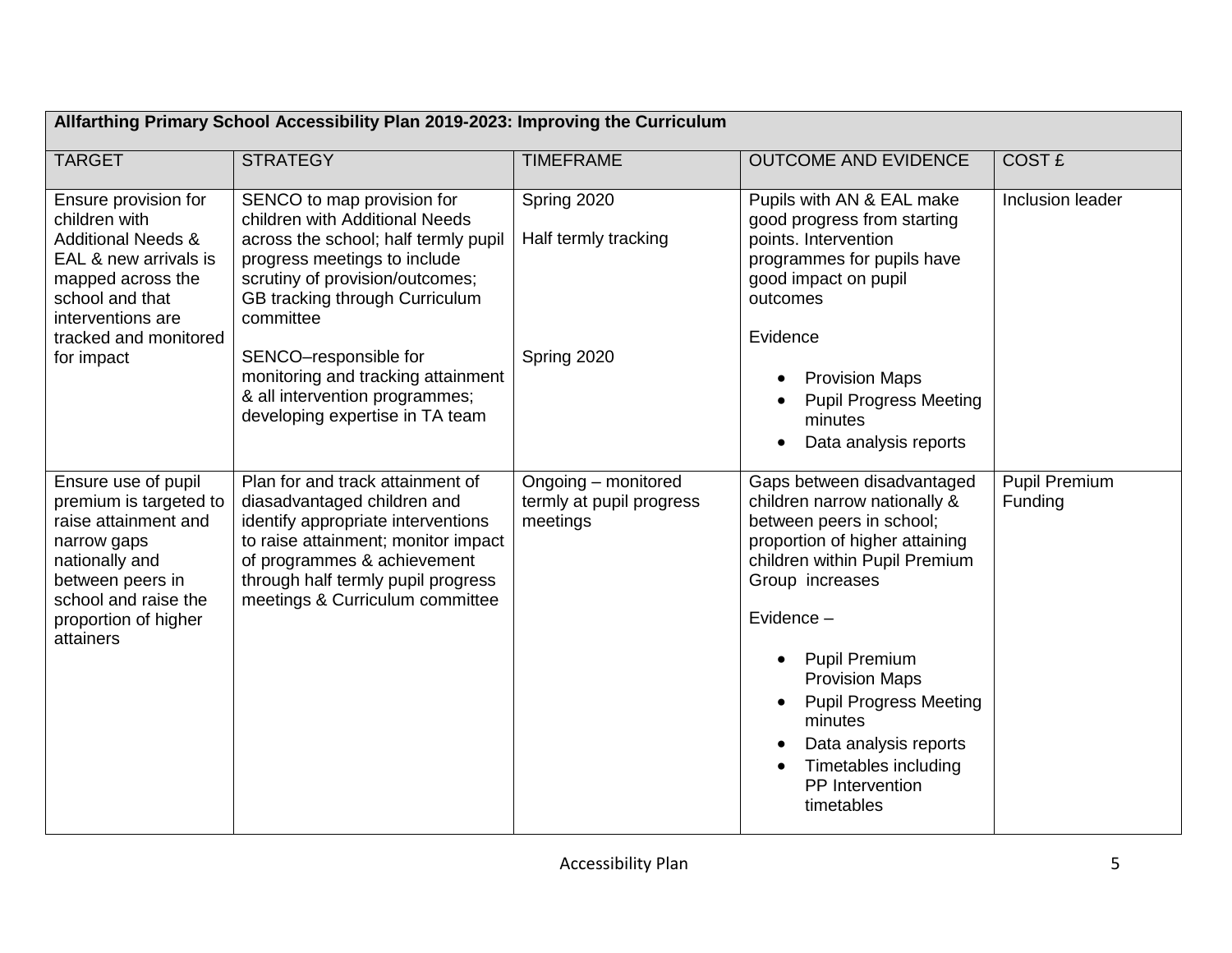| Ensure all children<br>have access to the<br>wider community to<br>enhance & enrich the<br>curriculum and school<br>outdoor area enriches<br>& enhances<br>curriculum<br>experiences | Regular trips/visitors across the<br>school as part of curriculum study;<br>nursery/reception to arrange<br>visitors to school and local area<br>visits when visits further afield are<br>not practical – ensure use of<br>outdoor space enhances &<br>enriches learning experience<br>Enterprise links: Virgin Money<br>Grow a Fiver<br>Children visit Parliament,<br>Wandsworth town hall<br>Pupils take part in local and<br>national competitions; Quiz Club,<br>Spelling Bee, Maths<br>Create links with schools in<br>contrasting localities to support<br>curriculum.<br>Year 5 & 6 School Journeys | Ongoing | Pupils experience enriched<br>curriculum and have regular<br>access to wider community<br>Evidence<br>Trips/visit information<br>including risk<br>assessments<br>After school clubs<br>Workshops<br><b>Displays</b><br>School council meeting<br>minutes<br><b>PTA</b> funded activities<br>Topic planning<br><b>PSHE Planning</b><br>Children have positive learning<br>experiences in the outdoor<br>areas<br>Children gain an<br>understanding of the world of<br>business<br>Children gain understanding of<br>democracy and British values<br>Children gain understanding of<br>Spanish Art, History and<br>Culture, and practice their<br>Spanish | PTA and school<br>budget-Pupil<br>Premium Funding and<br>parental contributions |
|--------------------------------------------------------------------------------------------------------------------------------------------------------------------------------------|------------------------------------------------------------------------------------------------------------------------------------------------------------------------------------------------------------------------------------------------------------------------------------------------------------------------------------------------------------------------------------------------------------------------------------------------------------------------------------------------------------------------------------------------------------------------------------------------------------|---------|----------------------------------------------------------------------------------------------------------------------------------------------------------------------------------------------------------------------------------------------------------------------------------------------------------------------------------------------------------------------------------------------------------------------------------------------------------------------------------------------------------------------------------------------------------------------------------------------------------------------------------------------------------|---------------------------------------------------------------------------------|
|--------------------------------------------------------------------------------------------------------------------------------------------------------------------------------------|------------------------------------------------------------------------------------------------------------------------------------------------------------------------------------------------------------------------------------------------------------------------------------------------------------------------------------------------------------------------------------------------------------------------------------------------------------------------------------------------------------------------------------------------------------------------------------------------------------|---------|----------------------------------------------------------------------------------------------------------------------------------------------------------------------------------------------------------------------------------------------------------------------------------------------------------------------------------------------------------------------------------------------------------------------------------------------------------------------------------------------------------------------------------------------------------------------------------------------------------------------------------------------------------|---------------------------------------------------------------------------------|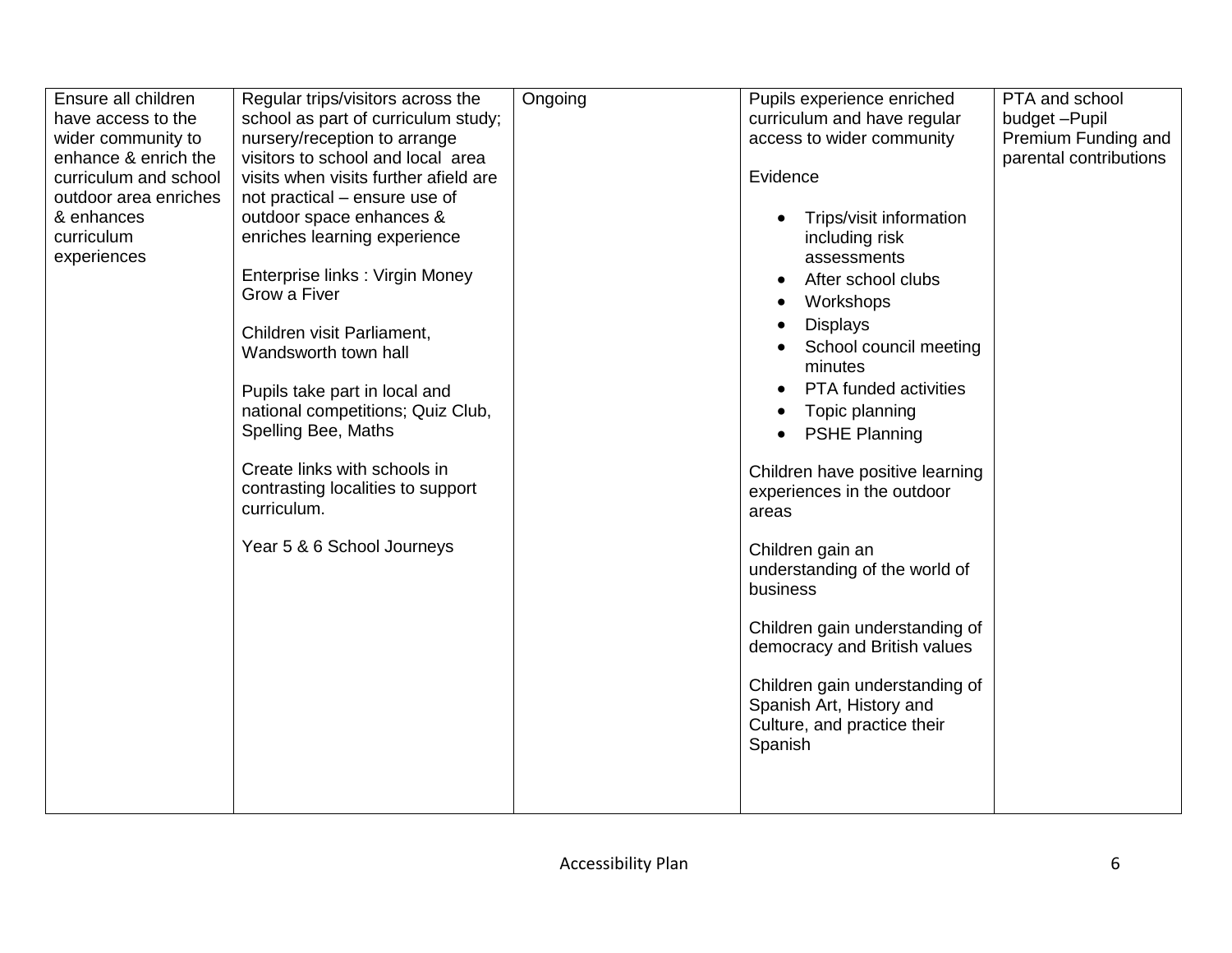| All curricular activities<br>are planned to ensure<br>they are accessible to | Risk assessments include all<br>health & safety requirements                                                                                                           | Ongoing  | All children able to fully access<br>curriculum                                                                                                                                                                                             |                                 |
|------------------------------------------------------------------------------|------------------------------------------------------------------------------------------------------------------------------------------------------------------------|----------|---------------------------------------------------------------------------------------------------------------------------------------------------------------------------------------------------------------------------------------------|---------------------------------|
| all children                                                                 | Curriculum planning and school<br>provision maps include                                                                                                               |          | Evidence                                                                                                                                                                                                                                    |                                 |
|                                                                              | appropriate differentiation & use of<br>additional support; evaluation of<br>impact.                                                                                   |          | <b>Curriculum Planning</b><br>Risk assessments for<br>trips/visits                                                                                                                                                                          |                                 |
|                                                                              | Children with sensory, mobility<br>impairments or a specific learning<br>difficulty access the curriculum<br>through specialist resources such<br>as ICT.              |          |                                                                                                                                                                                                                                             |                                 |
| Ensure children have                                                         | <b>Annual Art Exhibition</b>                                                                                                                                           | Annually | All children from year 3                                                                                                                                                                                                                    | PTA, Pupil Premium              |
| access to creative arts                                                      |                                                                                                                                                                        |          | onwards have the opportunity                                                                                                                                                                                                                | Funding, parental               |
| & enrichment                                                                 | Increase visits to Art Galleries                                                                                                                                       |          | to learn to play a musical<br>instrument                                                                                                                                                                                                    | contributions, school<br>budget |
|                                                                              | Dedicated music teachers                                                                                                                                               |          |                                                                                                                                                                                                                                             |                                 |
|                                                                              | providing peripatetic music                                                                                                                                            |          | Children are confident                                                                                                                                                                                                                      |                                 |
|                                                                              | lessons                                                                                                                                                                |          | performing in public                                                                                                                                                                                                                        |                                 |
|                                                                              | <b>Chamber Choir sessions</b>                                                                                                                                          |          | Evidence                                                                                                                                                                                                                                    |                                 |
| Ensure music                                                                 | Vocal Projects for Y1, Y4 & Y5                                                                                                                                         |          | Performances for peers<br>$\bullet$                                                                                                                                                                                                         |                                 |
| continues to be a<br>strength of the school                                  | A range of public performance<br>opportunities i.e. Vocal Project<br>performances, Winter Sounds,<br>Internal music concerts-chamber<br>choir, guitar, drums and wind. |          | Annual performances<br>$\bullet$<br>to parents<br>Performances at Xmas<br>& Summer Fairs<br>Participation in<br><b>Wandsworth Vocal</b><br>Project and resulting<br>community<br>performances and<br>including Year %<br>performance at the |                                 |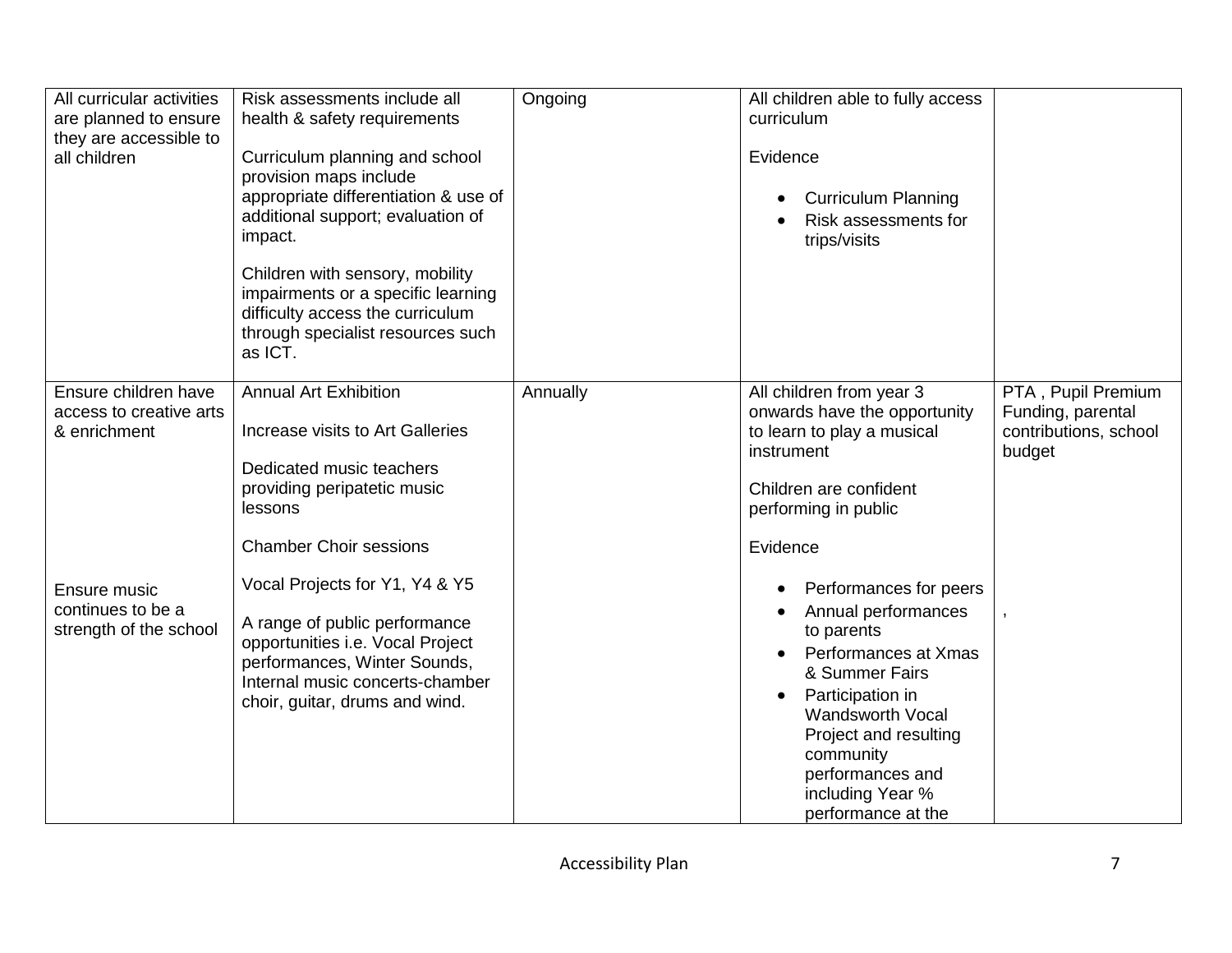|                                                                                                                                      |                                                                                                                                                            |                                                                          | Royal Festival Hall                                                                                                                                                                                                                                                                                                                                 |                                                          |
|--------------------------------------------------------------------------------------------------------------------------------------|------------------------------------------------------------------------------------------------------------------------------------------------------------|--------------------------------------------------------------------------|-----------------------------------------------------------------------------------------------------------------------------------------------------------------------------------------------------------------------------------------------------------------------------------------------------------------------------------------------------|----------------------------------------------------------|
| Training for staff in the<br>identification of and<br>teaching children with<br>specific learning<br>difficulties.                   | SENCO to arrange training<br>appropriate to staff based on<br>provision map/identified needs of<br>children in school                                      | Ongoing - regular SEN<br>training identified in staff<br>inset timetable | Training received by staff has<br>positive impact on supporting<br>staff in identifying,<br>understanding and teaching<br>children with AN effectively;<br>children experience better<br>outcomes<br>Evidence<br>Record of CPD<br><b>Provision Maps</b><br><b>Pupil Progress Meeting</b><br>minutes<br>Curriculum planning<br>Data analysis reports | <b>CPD Budget</b>                                        |
| Ensure all children in<br>school have equal<br>access to digital<br>technologies and<br>develop life skills<br>across the curriculum | Updating ICT equipment in school<br>to reflect current use of mobile<br>technologies and ensuring that<br>ICT equipment is reflective of the<br>real world | Build regular cycle of<br>renewal of ICT equipment<br>into school budget | All children in school have<br>equal access to online learning<br>and use of digital technologies<br>to support and enhance the<br>curriculum; life skills<br>embedded into curriculum<br>Evidence<br><b>Computing Policy</b><br><b>Computing Curriculum</b><br>Planning<br>After school clubs -<br>Sphero & Coding                                 | Annual budget<br>allocated for ICT<br><b>PTA Funding</b> |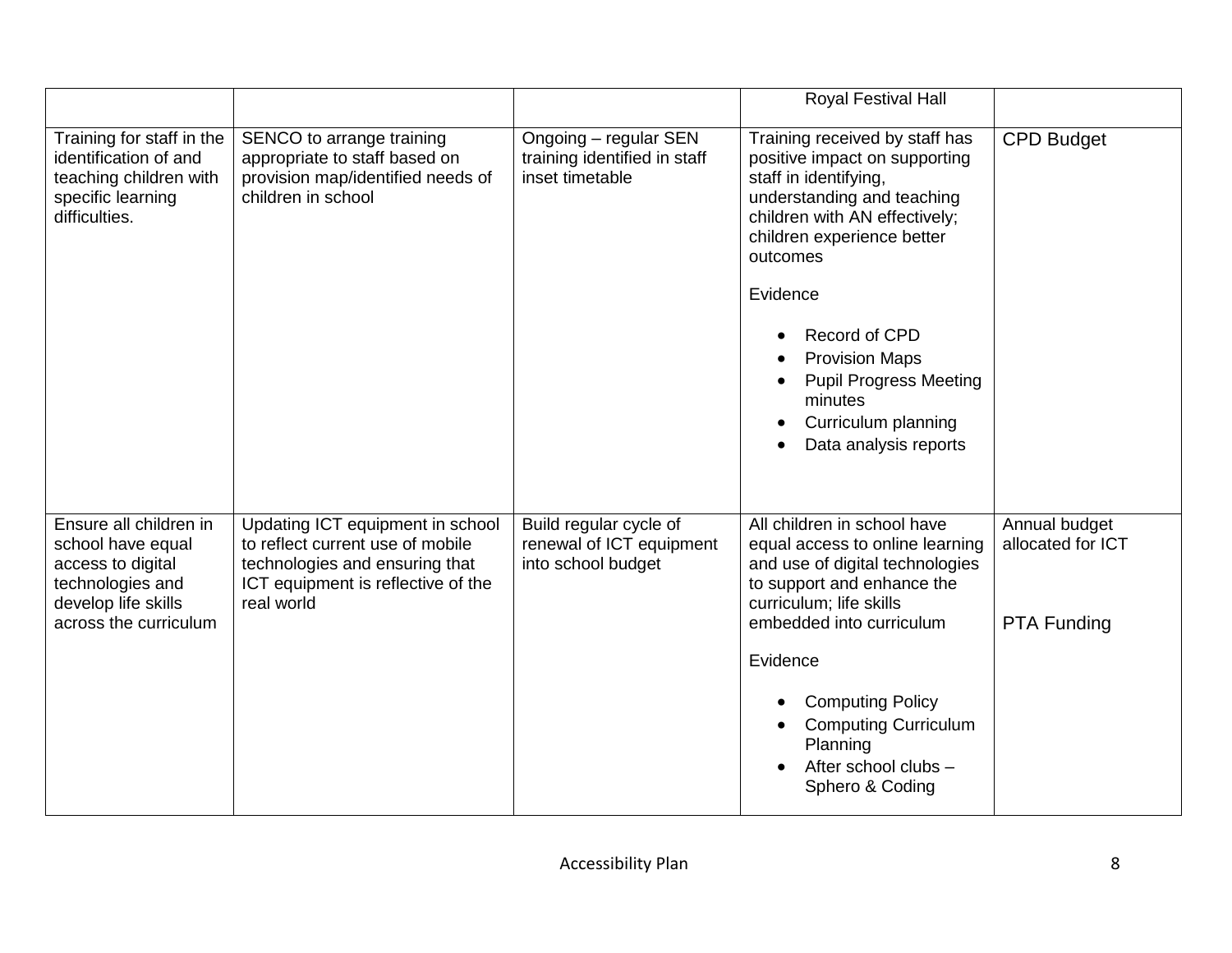| Provision of        | Contract with the Literacy Support  | Needs of pupils with significant | $£8,500$ (approx)    |
|---------------------|-------------------------------------|----------------------------------|----------------------|
| therapeutic support | Service to provide a Literacy       | and diagnosed literacy           | Literacy service SLA |
| via in-house        | teacher for one afternoon per       | difficulties are met through a   |                      |
| Occupational        | week.                               | rich provision of QFT, in-       |                      |
| Therapist and       |                                     | school literacy programmes       |                      |
| specialist Literacy | Continued use of Place2Be           | and specialist support.          |                      |
| Support             | programme.                          |                                  |                      |
|                     |                                     | Evidence                         |                      |
|                     | <b>Opportunities from September</b> |                                  |                      |
|                     | 2019 with Mental health worker      | <b>SALT</b> report reviews       |                      |
|                     |                                     | Provision maps                   |                      |
|                     | EP support                          | Data analysis reports            |                      |
|                     |                                     |                                  |                      |

| Allfarthing Primary School Accessibility Plan 2019-2023: Improving the Physical Environment                                          |                                                                                                                                                                                                                           |                                                                                                                                |                                                                                                                                                       |                                                                                                                                              |
|--------------------------------------------------------------------------------------------------------------------------------------|---------------------------------------------------------------------------------------------------------------------------------------------------------------------------------------------------------------------------|--------------------------------------------------------------------------------------------------------------------------------|-------------------------------------------------------------------------------------------------------------------------------------------------------|----------------------------------------------------------------------------------------------------------------------------------------------|
| <b>TARGET</b>                                                                                                                        | <b>STRATEGY</b>                                                                                                                                                                                                           | <b>TIMEFRAME</b>                                                                                                               | <b>OUTCOME</b>                                                                                                                                        | <b>COST £</b>                                                                                                                                |
| Ensure that<br>equipment required<br>due to an impairment<br>is in place, i.e,<br>changing facility if<br>required, sound<br>system. | Liaise with external agencies in<br>order to identify and maintain the<br>equipment                                                                                                                                       | Prior to start<br>Ongoing                                                                                                      | All equipment in place and<br>maintained well                                                                                                         | Cost of equipment/<br>maintenance to be<br>included in school<br>budget prior to child<br>starting                                           |
| Classrooms are well-<br>resourced & highly<br>organized.<br>Classrooms promote<br>high quality learning<br>experiences               | Ensure learning resources are<br>high quality, relevant, and promote<br>positive learning<br>Ensure all classrooms are<br>decorated & maintained with<br>appropriate high quality furniture -<br>develop cycle of renewal | Annual audits & purchasing<br>of learning resources by<br><b>Subject Leaders</b><br>Replacement of furniture<br>as appropriate | Pupils experience multi-<br>sensory learning with high<br>quality resources<br>Learning environment is<br>maintained regularly to<br>optimum standard | Curriculum budget<br>linked to School<br>Improvement Plan<br>Rolling programme of<br>decoration and<br>furniture renewal<br>approx £3000 per |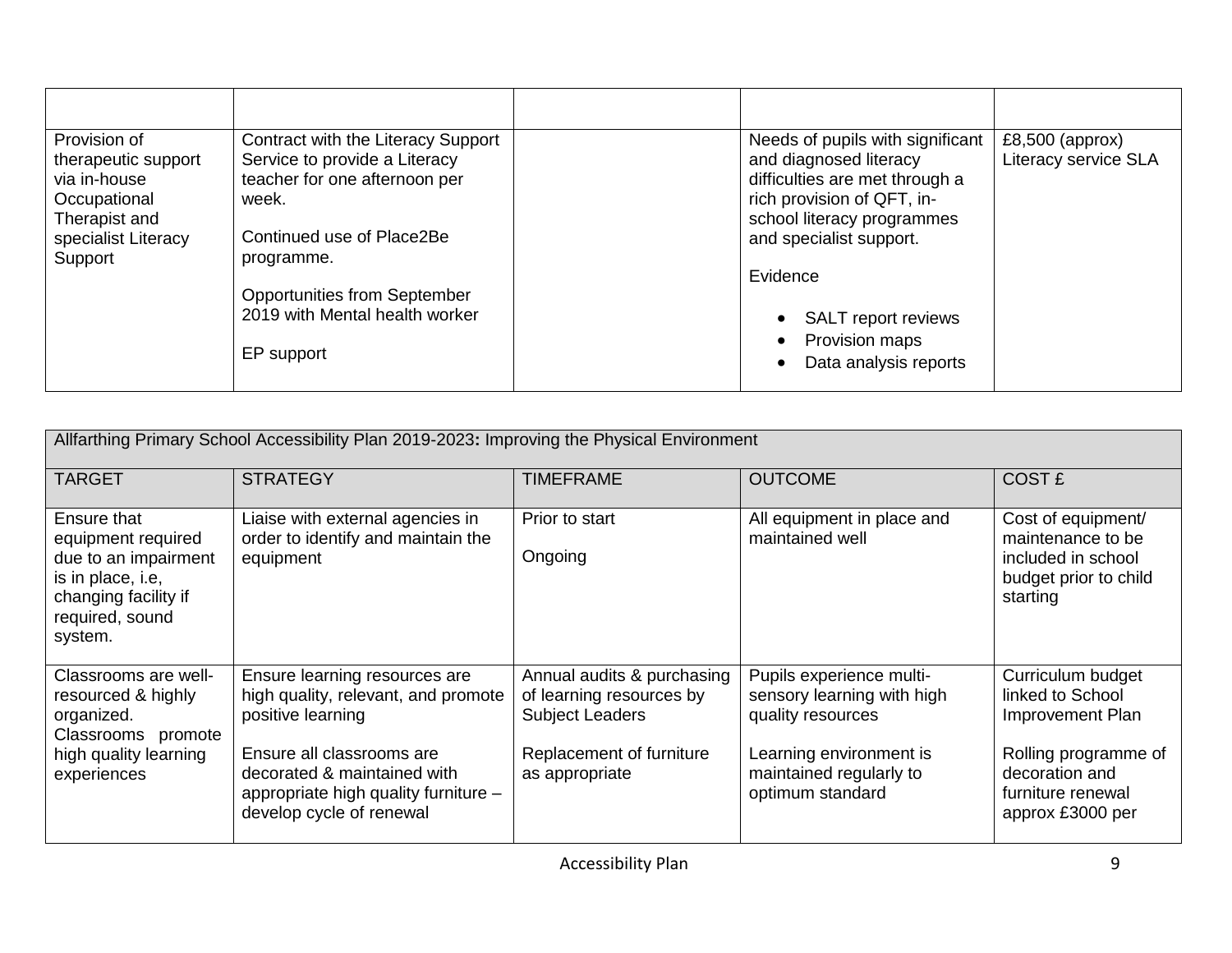|                                                                                                  |                                                                                                                                                                                                                                                                                                                                                                             |                       |                                                                                                                                                                                                                                                                                                                                        | annum                                                         |
|--------------------------------------------------------------------------------------------------|-----------------------------------------------------------------------------------------------------------------------------------------------------------------------------------------------------------------------------------------------------------------------------------------------------------------------------------------------------------------------------|-----------------------|----------------------------------------------------------------------------------------------------------------------------------------------------------------------------------------------------------------------------------------------------------------------------------------------------------------------------------------|---------------------------------------------------------------|
| Improve provision for<br>children with<br>additional sensory or<br>social and emotional<br>needs | Re-develop the top floor quiet<br>room to create a sensory room<br>appropriate for children who are<br>over-stimluated (e.g. in the case of<br>pupils on the autistic spectrum) or<br>who require time out in order<br>access further learning.<br>Children requiring equipment due<br>to impairment will be assessed in<br>order to gain the support that they<br>require. | Completion April 2019 | Pupils with sensory overload<br>or social / emotional difficulties<br>can have 'time out' and an<br>appropriate place to be calm<br>that will support their ability to<br>give purposeful attention to<br>learning through the school<br>day and reduce both instances<br>of severely challenging<br>behaviour and poor<br>attendance. | Successful bid from<br>WBC re Sugar Tax<br>$£10,000$ (approx) |

| Allfarthing Primary School Accessibility Plan 2019-23: Improving communication                                                           |                                                                                                                              |                  |                                                                                                         |                                                   |  |
|------------------------------------------------------------------------------------------------------------------------------------------|------------------------------------------------------------------------------------------------------------------------------|------------------|---------------------------------------------------------------------------------------------------------|---------------------------------------------------|--|
| <b>TARGET</b>                                                                                                                            | <b>STRATEGY</b>                                                                                                              | <b>TIMEFRAME</b> | <b>OUTCOME</b>                                                                                          | COST £                                            |  |
| Written material including<br>reporting arrangements<br>are made available in<br>alternative formats<br>including digital &<br>languages | Ensure school is compliant with<br>publishing required information<br>on website                                             | Ongoing          | School is compliant with<br>website publishing                                                          | Publishing materials<br>in community<br>languages |  |
| Improve communication<br>and information to<br>parents/carers particularly<br>those who are working                                      | Use of Parentmail as tool for<br>sending letters/talking<br>homework/ newsletters home.<br>Information is sent via an App so | Ongoing          | 95% of parents have signed<br>up to receive information via<br>Parentmail.<br>Information received in a | £3,500 per annum                                  |  |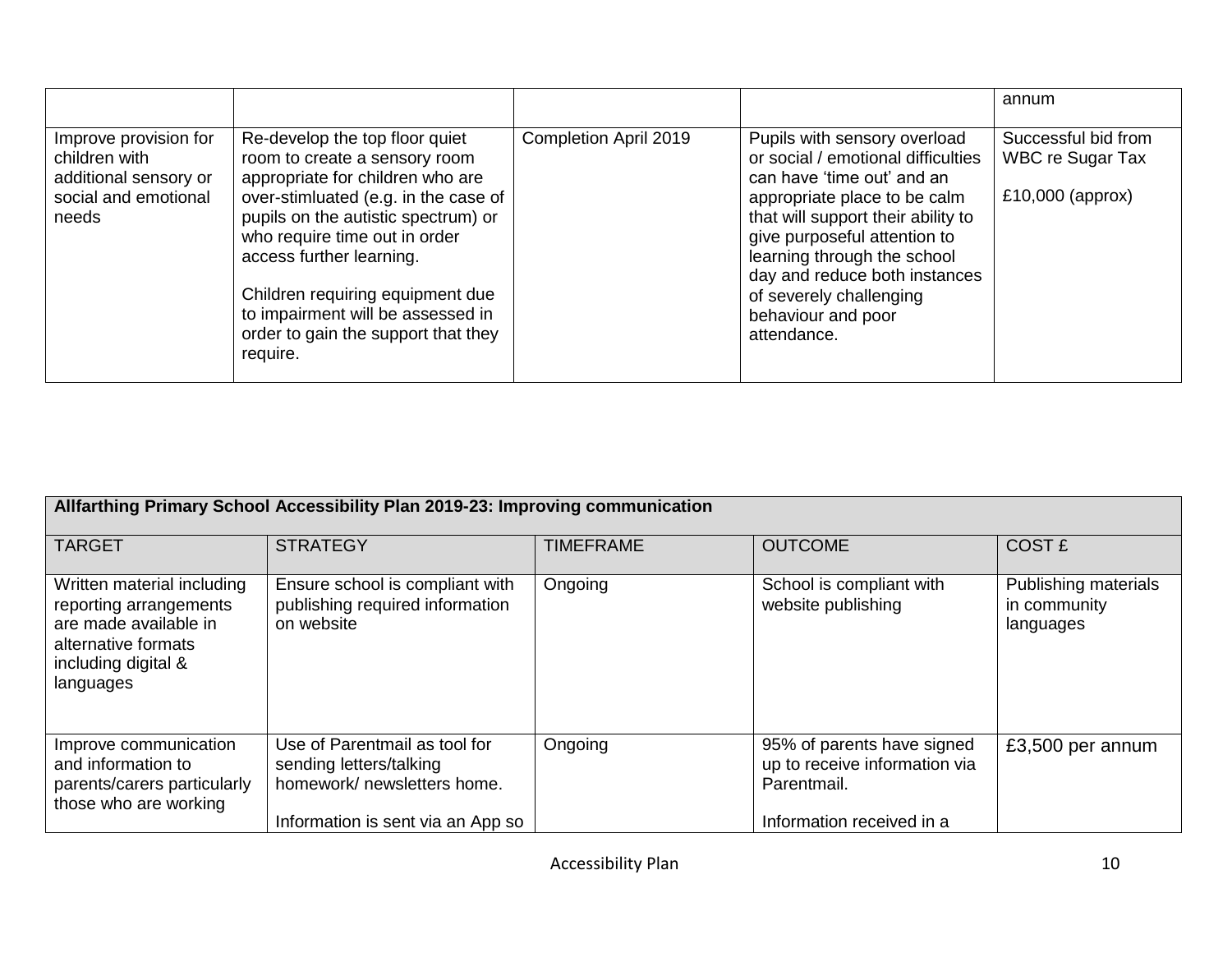|                                                                                                                          | instantly accessible to all with<br>mobile phones                                                                                                                                                                                                                                                          |             | timely manner<br>School improves carbon<br>footprint.                                                                     |                                                                                                         |
|--------------------------------------------------------------------------------------------------------------------------|------------------------------------------------------------------------------------------------------------------------------------------------------------------------------------------------------------------------------------------------------------------------------------------------------------|-------------|---------------------------------------------------------------------------------------------------------------------------|---------------------------------------------------------------------------------------------------------|
| Improve parental<br>attendance to parent<br>consultations and improve<br>parental engagement                             | To ensure that all parents/carers<br>have equal access to booking<br>appointments with ease.<br>Parents of pupils entitled to pupil<br>premium funding directly<br>contacted if not made a parents<br>evening meeting.<br>Pupils of parents with SEN -<br>appointments made with<br>classteacher and SENco | Ongoing     | Increase in attendance parent<br>consultation meetings<br>Parents/carers can book<br>appointments at their<br>convenience |                                                                                                         |
| Allfarthing website used a<br>as the main tool for<br>updated<br>information/communication<br>to all stakeholders        | To use the school website as<br>one of the vehicles to keeping<br>stakeholders up to date.<br>Use of visual and text                                                                                                                                                                                       | Ongoing     | Stakeholders are more<br>informed<br>Improvement in<br>communication and parental<br>engagement                           |                                                                                                         |
| Use information gathered<br>from parent survey to<br>improve communication in<br>school                                  | Annual parent questionnaire &<br>response from school on<br>strategies to improve                                                                                                                                                                                                                          | Autumn 2019 | Parents report that<br>communication improves                                                                             | Reporting to parents<br>The latest survey was<br>carried out in Spring<br>2019                          |
| Ensure parents have<br>access to translation<br>services, e.g. when<br>communicating with school<br>& via school website | Use of translators for key<br>meetings with parents                                                                                                                                                                                                                                                        | Ongoing     | Parents able to communicate<br>more effectively with school                                                               | <b>Translation services</b><br>which is paid for on<br>an individual basis at<br>the going hourly rate. |